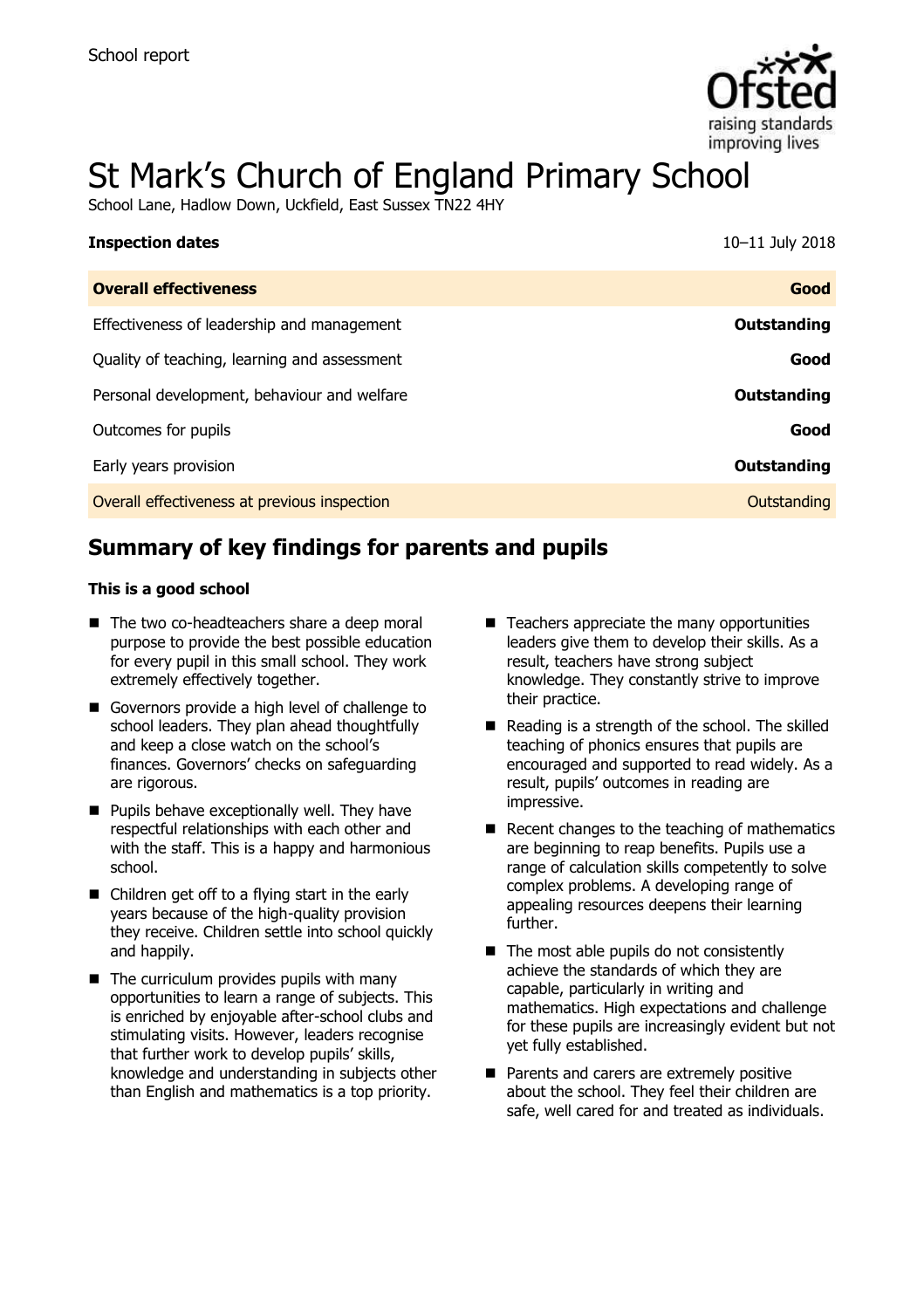

# **Full report**

### **What does the school need to do to improve further?**

- Accelerate the progress of the most able pupils in mathematics and writing so that more exceed the standards expected for their age.
- Ensure that the whole curriculum successfully develops pupils' knowledge, skills and understanding.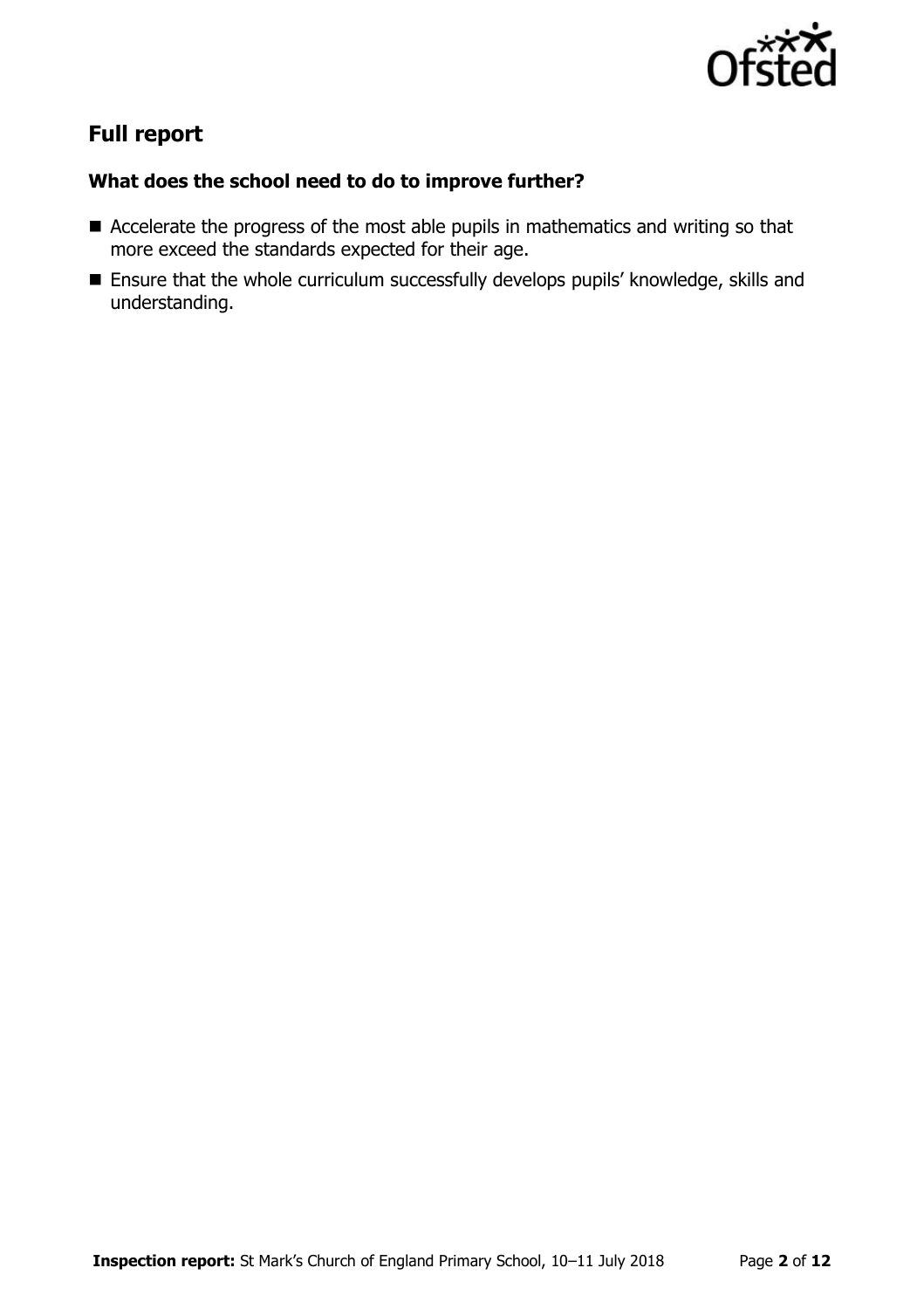

## **Inspection judgements**

#### **Effectiveness of leadership and management Constanding**

- The two co-headteachers provide exceptionally strong and stable leadership. They are unwavering in their determination to ensure that high standards are maintained. Neither are complacent and they work effectively together, united in their shared vision of excellence.
- A strong Christian ethos underpins the school's values. Leaders' tightly held view that St Mark's is a school of 'learners' means that all staff and governors are spurred on by their ambition and determination to provide the best possible learning and personal experiences for the pupils.
- Staff work as a cohesive and happy team where everyone feels valued and involved. Many staff extol the approachability of leaders and say that their views are sought out and 'listened to'. Every member of staff spoken to said that they feel 'tremendously proud to be part of this school'. This contributes to the overall sense of well-being shared across the whole school community.
- Leaders routinely ensure that staff receive appropriate and effective training. They support and encourage staff to think deeply about their practice and provide them with opportunities to read and discuss educational research. Teachers and support staff say that leaders provide 'exceptional' continuing professional development. This empowers staff to actively develop their areas of interest. In turn, this benefits pupils.
- Partnerships that foster collaborative working lie at the heart of the school's success. Relationships between leaders, staff, families and the wider community are strong and mutually beneficial. For example, leaders seek and act upon parental views through the parent forum, local pensioners come into school to learn computing skills, villagers run after-school clubs and pupils get involved in developments and activities in the local area. The astute acquisition and development of a piece of local land, St Mark's Ideal Learning Environment (SMILE), enrich pupils' learning opportunities. The school plays a central role within, and benefits from, The St Mark's Teaching School Alliance, as well as local partnerships with other schools.
- Despite a number of staff changes and circumstances beyond the school's control, leaders have done all they can to ensure that standards remain high and there is consistency of provision for pupils. This commitment to pupils is always at the forefront of all staffing decisions.
- Leaders are adept at seeking out funding from a variety of different sources, including grants for music, health and well-being, as well as heritage funding. This is a commendable part of the school's work. Leaders use this funding wisely, supplementing the rich and varied menu of activities on offer and providing opportunities for pupils, such as art, drama and emotional support, that otherwise might not be available.
- The curriculum is expansive and creative. It is enriched by trips to interesting places and visitors into school. Pupils study artists such as Giacometti, take part in drama productions, have opportunities to sing often and learn a variety of musical instruments. Leaders are passionate that the curriculum offers many opportunities to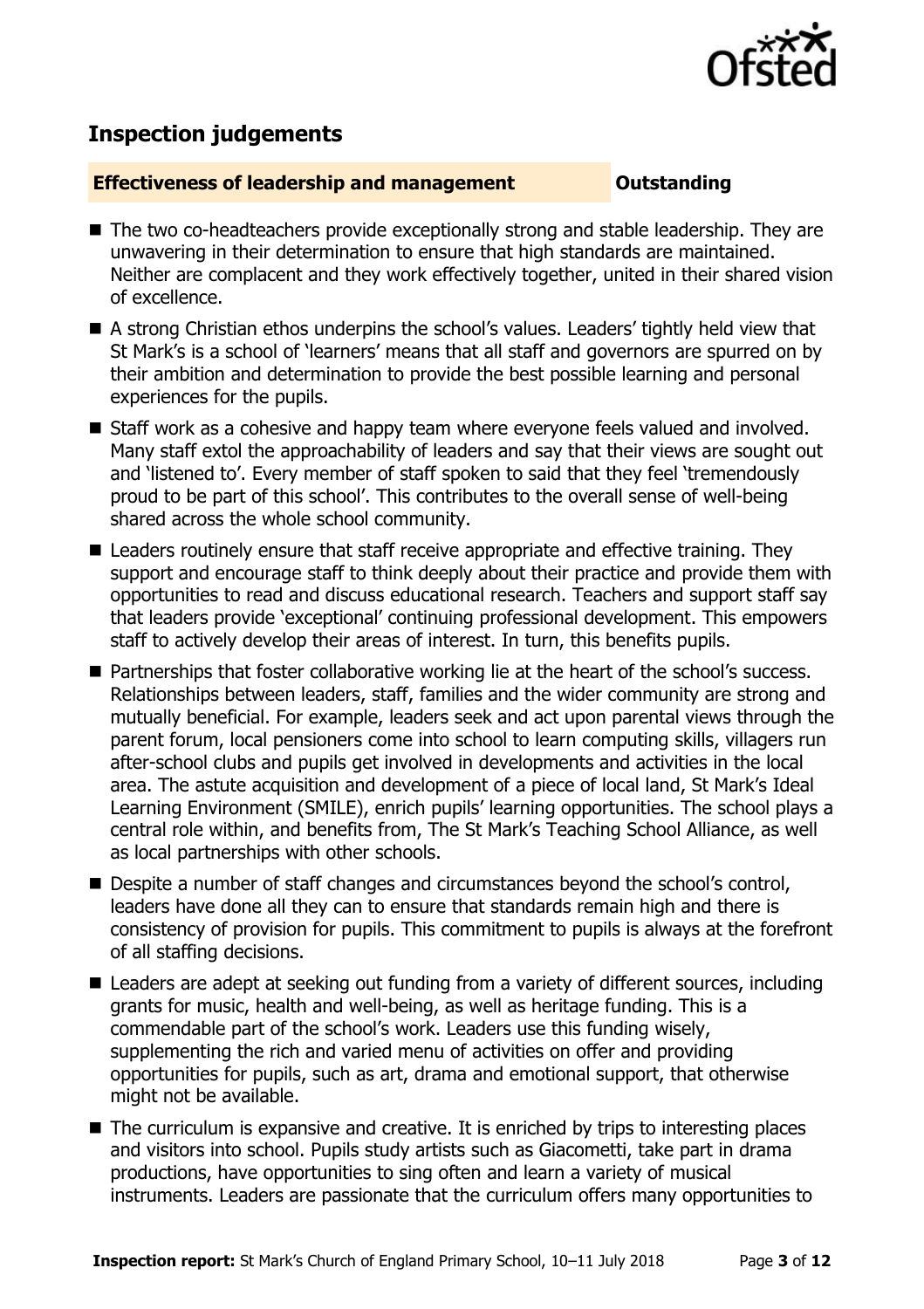

enrich pupils' learning and are deeply committed to ensuring that this happens. However, leaders recognise that there is more work to do to further develop pupils' skills, knowledge and understanding in some areas of the curriculum. Work to improve this is already planned for next year.

- Pupils are well prepared for life in modern Britain. Leaders ensure that the curriculum provides extensive coverage of fundamental British values. For example, pupils have opportunities to take part in the school's parliament and study a well-considered personal, social, health and economic programme.
- Leaders make sure that provision for the small number of disadvantaged pupils is of a high standard. Additional funding is used effectively to support these pupils academically and pastorally. Leaders use funding insightfully to support transition in and out of Year 1 and Year 2. This is highly successful, as pupils settle into their year group with ease, meaning that they are ready to learn. Progress for this group of pupils is tracked rigorously and leaders make sure that they receive exactly the support they need. As a result, this group of pupils are making strong progress.
- Leaders ensure that the above-average proportion of pupils who have special educational needs (SEN) and/or disabilities are cared for well. The school is highly inclusive and this group of pupils are encouraged and supported to take part in all aspects of school life. Leaders make sure that staff receive appropriate training and provide specific interventions to support the learning of individual pupils. Pupils are provided with a range of appropriate resources to help them learn. As a result, most pupils make good progress from their starting points.
- Leaders apply the primary sports funding to increase the range of activities and equipment available to pupils. Pupils take part in a range of after-school sports clubs and enjoy the increased number of sporting resources purchased by the school. For example, pupils were observed enjoying basketball and netball during lunchtime. Leaders are reinstating 'the daily mile' to increase pupils' fitness levels.
- The vast majority of parents spoken to were highly positive about the school. They appreciate the efforts of leaders to maintain the school's community feel. Many parents spoke about the school's 'uniqueness' and its 'magical atmosphere'. One parent spoke for many, saying: 'This is a school with a family feel where the children are offered a wide range of interesting opportunities that make their education fun.'
- The local authority has an insightful and accurate understanding of the school. It prudently commissioned a 'leadership transition review' to support the new leadership structure of the school with practical observations and recommendations. As a result, school leaders and governors have the information they need to set the strategic direction of the school.

### **Governance of the school**

- Governors have a precise and accurate understanding of the school. They are passionate and dedicated. They sensibly receive regular training and have the required skill set to carry out their statutory duties well. They work hard to ensure that the school's finances are managed effectively.
- Governors rigorously challenge school leaders. They ask well-informed questions to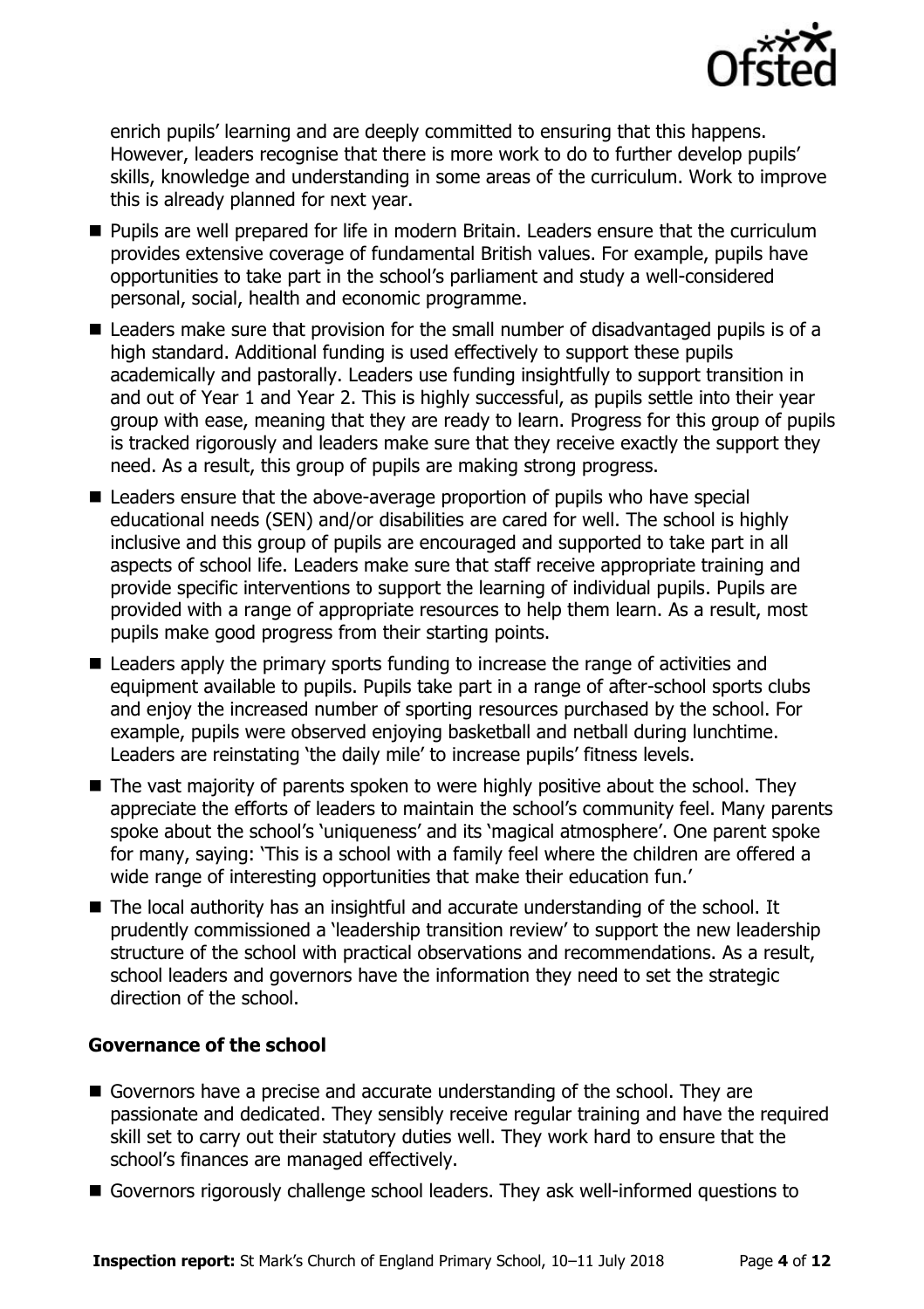

highlight areas that could further improve. They regularly probe for information, inviting staff to their meetings to understand better the work that the school does.

- Governors give admirable attention to forward planning and judiciously reflect on ways in which the school can develop further. This is evident in their careful consideration of the school's leadership structures and well-planned improvements.
- Governors' attention to safeguarding is meticulous. They regularly check the school's single central record and make sure that pupils' safety is paramount, for example by making improvements to the school's entrance and further securing access between the playground and the neighbouring church.

### **Safeguarding**

- The arrangements for safeguarding are effective.
- Staff training in safeguarding is frequent and appropriate. Leaders make sure that safeguarding matters are discussed on a weekly basis. Thus, all staff are well informed and share a collective responsibility to keep pupils safe.
- Staff have an in-depth knowledge of their pupils. They are well trained to identify and report any concerns that they may have about pupils' welfare. These are acted upon swiftly, with leaders taking robust action to help pupils and their families when concerns do arise.
- Health and safety checks are undertaken rigorously by leaders and governors. Pupils say they feel safe and know what to do in the event of a fire or a major incident. They appreciate that staff keenly look out for their welfare.
- **Pupils know how to keep themselves safe online because e-safety is an integral part of** the school's curriculum. Leaders are proactive in ensuring that parents are well informed about how to keep their children safe online. For example, leaders responded to the recent parental e-safety survey by providing workshops and supplementing information on the school website about how to keep children safe. This partnership work is particularly helpful.

### **Quality of teaching, learning and assessment Good**

- Excellent relationships between staff and pupils mean that pupils work hard and want to do well. Pupils become resilient learners and work extremely well together.
- Teachers follow the school's assessment policy accurately and consistently. They benefit from opportunities to check the accuracy of their assessment with other teachers within and beyond the school.
- **Effective phonics teaching in the early years and key stage 1 ensures that pupils use** their phonics skills confidently to tackle unfamiliar words. As a result, pupils make strong progress in reading.
- The teaching of reading is a strength of the school. Teachers effectively model how to read with expression and skilfully expand pupils' vocabulary. Pupils' understanding of grammar is developed well and their reading books are appropriately matched to their abilities. As a result, pupils enjoy reading and quickly become confident and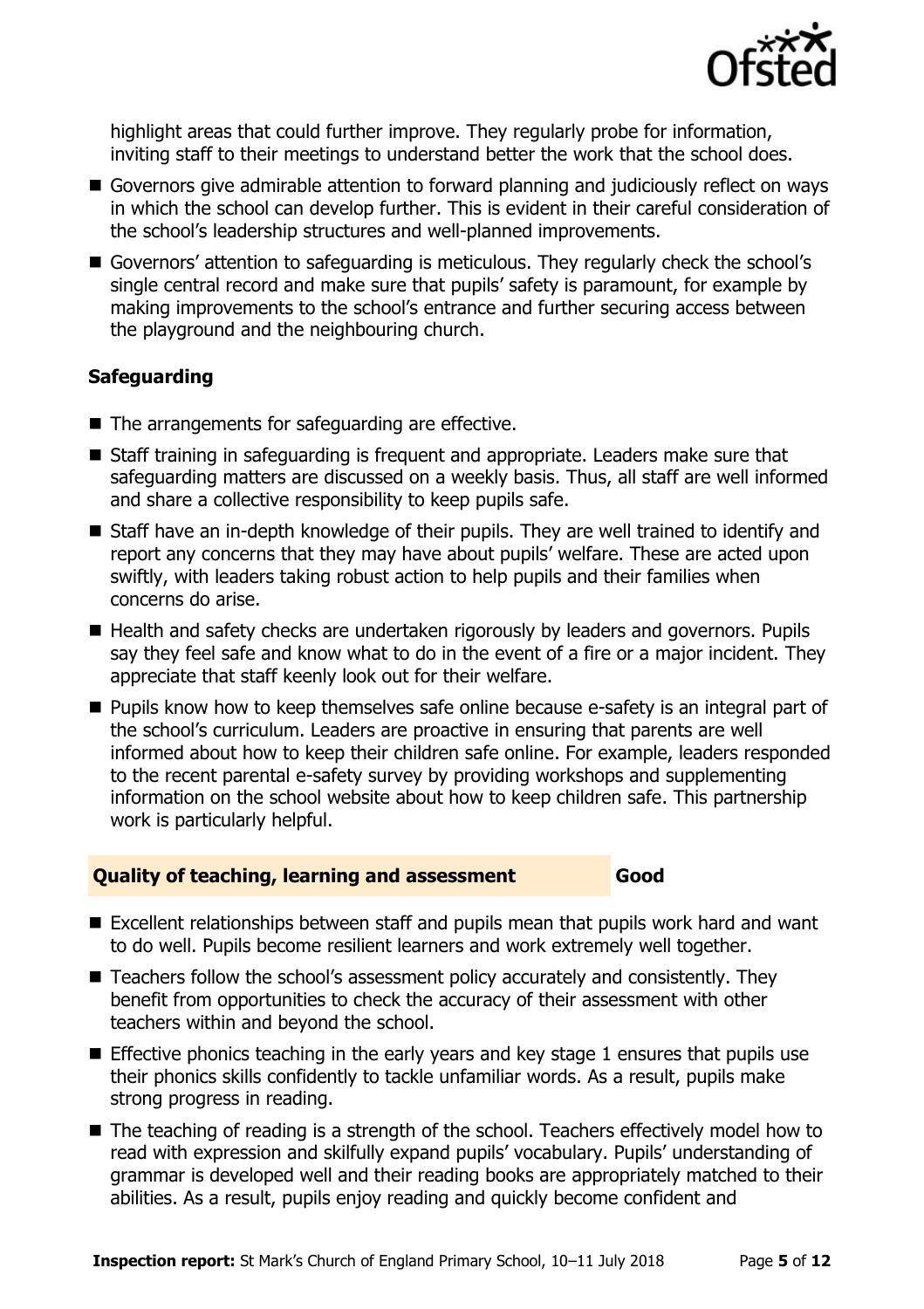

enthusiastic readers.

- **Pupils have opportunities to write widely and often. They study and learn from high**quality texts and write in a range of styles. For example, pupils in Year 5 and Year 6 wrote a detailed playscript adapted from a well-known story. However, teachers' expectations of pupils' presentation and handwriting skills are not consistent across the school. A small proportion of pupils, including the most able, do not always take enough pride in their work.
- **Pupils enjoy mathematics. Leaders have carefully considered how mathematics is** taught and staff have received extensive training to ensure that there is a consistent approach across the school. Older pupils spoken to confirm they are often challenged by mathematical problems and these 'allow their brains to grow'. Pupils' attitudes to and confidence in mathematics are rising. However, leaders recognise that pupils continue to have gaps in their mathematical understanding, which means that some pupils, including the most able, do not yet make the progress of which they are capable.
- Teachers provide practical opportunities for pupils to apply their mathematical skills. For example, pupils in Year 1 and Year 2 demonstrated high levels of engagement in a practical outdoor lesson in which they successfully created a maze using turns and direction. As a result, pupils' mathematical understanding deepens and is becoming increasingly secure.
- Teachers actively look for creative approaches to inspire and engage all learners. For example, learning was brought to life in Year 3 and Year 4 by a World Cup film clip to demonstrate the past continuous tense in a grammar activity. As a result, pupils of all abilities were fully engaged in their learning and successfully able to apply this in their writing.
- Sometimes, teachers' expectations of how well pupils can achieve are too variable. Where teachers' aspirations are not high enough, some pupils, including the most able, are not challenged well enough. As a result, some of these pupils do not achieve the highest standards in a range of subjects.
- Teaching assistants are highly effective. They take their responsibilities seriously and leaders make sure that they receive appropriate training so that they can positively influence pupils' learning. They are rightly trusted to teach small groups of pupils, as well as providing high-quality support for individual pupils.

#### **Personal development, behaviour and welfare <b>COUTS** Outstanding

#### **Personal development and welfare**

- The school's work to promote pupils' personal development and welfare is outstanding.
- Pupils are confident and self-assured. Older pupils take their responsibility to act as 'buddies' for pupils in Reception very seriously. Across year groups, pupils know each other well and show compassion and sensitivity to each other's needs.
- Pupils and families receive an impressive array of support for their well-being. For example, all have weekly access to the highly valued facility of 'talkspace', a place where they can discuss any worries or concerns.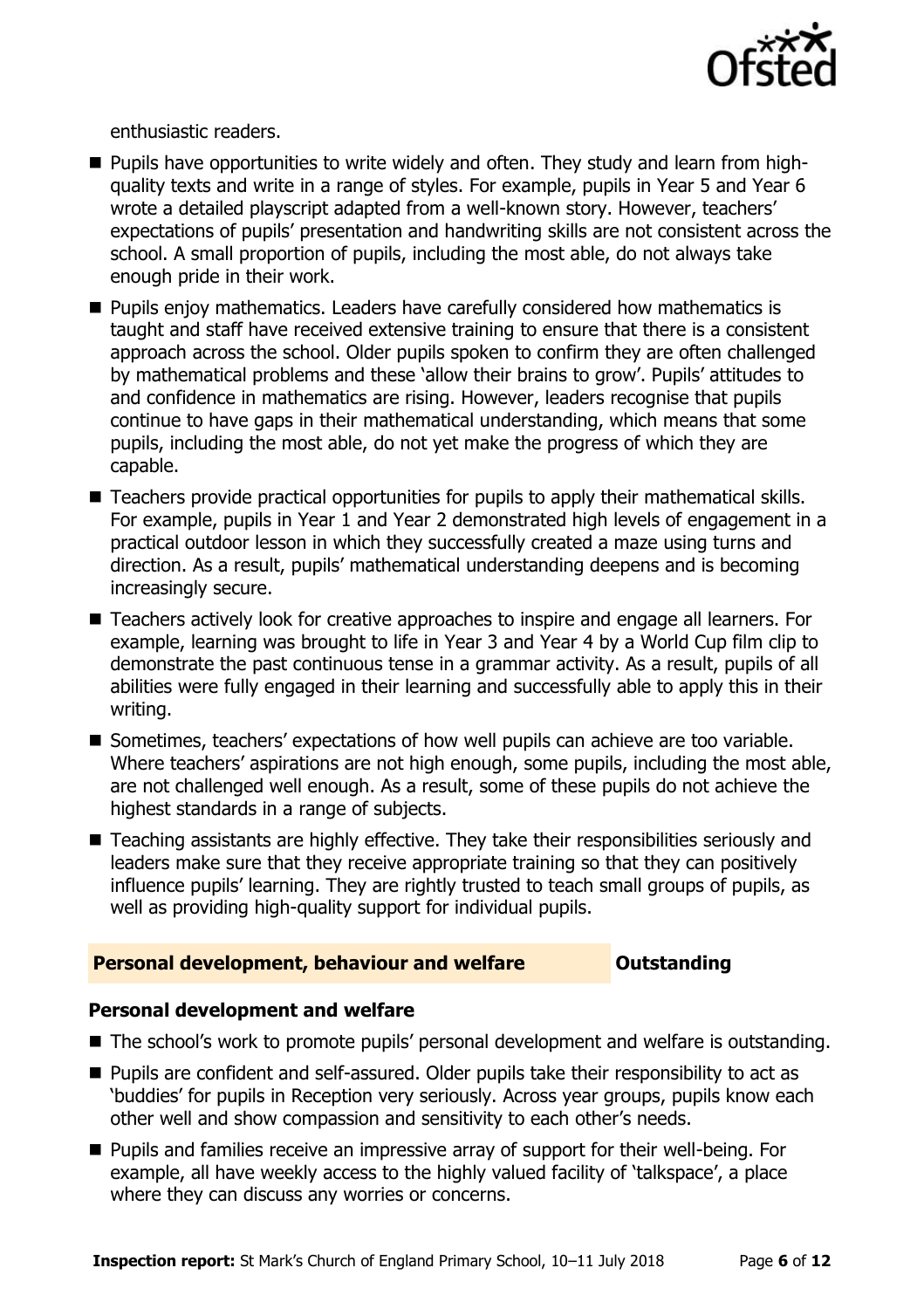

- **Pupils and staff enjoy warm relationships. Staff know pupils well, helping to nurture** and guide their development. In return, pupils treat staff with the utmost respect and, because of this trusting and caring environment, pupils flourish.
- Pupils' spiritual, moral, social and cultural development is promoted skilfully across all areas of the curriculum. Pupils have opportunities to learn several foreign languages and consider different cultures and religions. For example, an older pupil has, of his own accord, decided to learn another language so that he is better able to support a new pupil joining the school in September who speaks English as an additional language. The school's links with a school in Africa further develops pupils' understanding of different cultures.
- Teachers encourage pupils to collaborate harmoniously. For example, older pupils receive funding to run a 'snack shack' at breaktime, selling healthy food. This initiative is teaching pupils to work cooperatively, use a spreadsheet and calculate profit and loss, which will help them with life skills as they move into the next phase of their education.
- The school skilfully celebrates each pupil's individuality. In return, this enables pupils to show respect and tolerance to all, appreciating each other's differences. Parents agree and comment that 'The school does not expect everyone to be the same.'

### **Behaviour**

- The behaviour of pupils is outstanding.
- Pupils' conduct is exceptional. They walk around the school calmly and purposefully. Behaviour at playtimes is positive. Pupils respect and enjoy the new AstroTurf area, the climbing equipment and the picnic benches. At lunchtimes, they take part in physical activities such as football, playing together well and showing politeness and consideration to each other.
- The relatively small number of minor behavioural incidents are monitored rigorously and investigated thoroughly. As younger pupils learn to understand the school's expectations of behaviour, these incidents quickly reduce. Pupils are confident to confide in adults if they have any problems and say that staff are good at resolving any issues should these arise.
- Behaviour in lessons is very positive. Pupils pay attention to their teachers and contribute readily to lessons. They cooperate well together, for example working in groups to make a short film or in pairs to tackle a mathematics challenge. On rare occasions, some pupils can lose focus if the pace of a lesson slows.
- **Pupils show excellent manners and greet visitors warmly. Pupils are keen to speak to** adults and are confidently able to explain what they are learning.
- Leaders monitor absence closely and work effectively with parents to ensure that the whole school community has high expectations of pupils' attendance. The weekly church celebration assemblies, to which parents are invited, provide a valuable opportunity to celebrate individual and whole-class attendance. As a result of leaders' work, pupils' overall attendance, including pupils who have SEN and/or disabilities, is above the national average and has improved from the same period last year. The number of pupils who are persistently absent remains significantly below the national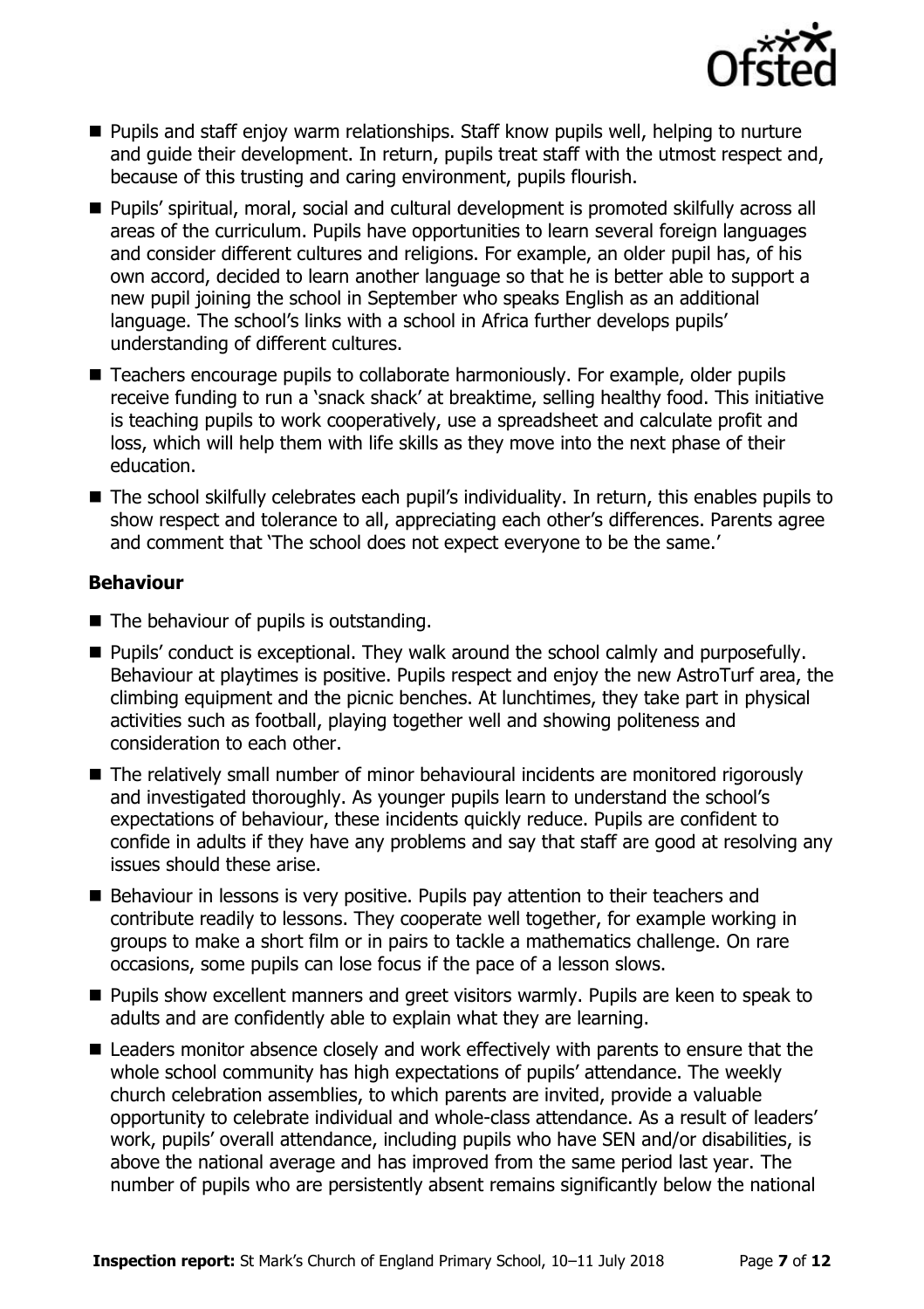

average.

#### **Outcomes for pupils Good Good**

- The teaching of reading is highly effective and pupils quickly get to grips with the skills needed to read successfully. In 2017, almost all pupils met the expected standard in the Year 1 phonics screening check and every pupil met the expected standard by the end of Year 2.
- $\blacksquare$  Pupils achieve well as they move through key stage 1, following their strong start in the early years. In 2017, the proportions of pupils who achieved the expected standard for their age in reading, writing and mathematics at the end of Year 2 were above those seen nationally.
- Leaders are resolute in ensuring that outcomes improve, particularly at the end of key stage 2. Unvalidated performance information this year in key stage 2 shows that current pupils' attainment at the expected standard has risen significantly in all areas compared to last year. Additionally, this data indicates that the proportion of pupils achieving the higher standard in reading at key stage 2 has risen significantly from 2017. This is because of the strong teaching of reading.
- The most able pupils do not all make the progress of which they are capable. Work in pupils' books shows that some pupils' understanding is not always extended or challenged. Unvalidated performance information this year shows that too few pupils exceed the standards expected for their age in writing and mathematics at the end of key stage 1 and key stage 2.
- Work in pupils' books shows that standards in subjects other than English and mathematics are mixed. There are some strengths in every year group. However, pupils do not make consistently strong progress in subjects such as art, history, geography and science.

#### **Early years provision CONSTANDING TO A RESEARCH CONSTANDING TO A RESEARCH CONSTANDING TO A RESEARCH CONSTANDING TO A RESEARCH CONSTANDING TO A RESEARCH CONSTANDING TO A RESEARCH CONSTANDING TO A RESEARCH CONSTANDING TO**

- Children get off to a very strong start in the early years. Children begin school with broadly average levels of development. By the end of Reception, a high proportion achieve a good level of development, with many exceeding in areas such as reading, physical development and shape and space. As a result, they are very well prepared to start key stage 1.
- Children make rapid progress because of excellent teaching based on accurate assessment of children's needs. Teachers meticulously plan activities that challenge and interest children. Adults' very skilled questioning means that children have to think deeply about what they are learning. For example, in a science experiment using oil and water, children were asked to predict what they thought would happen to the oil and then explain what changes were taking place.
- Leaders thoughtfully manage transition into school and routines are quickly established. Children understand the school rules. This is exemplified by the use of 'hazard signs' that children use to keep their work safe. Children understand what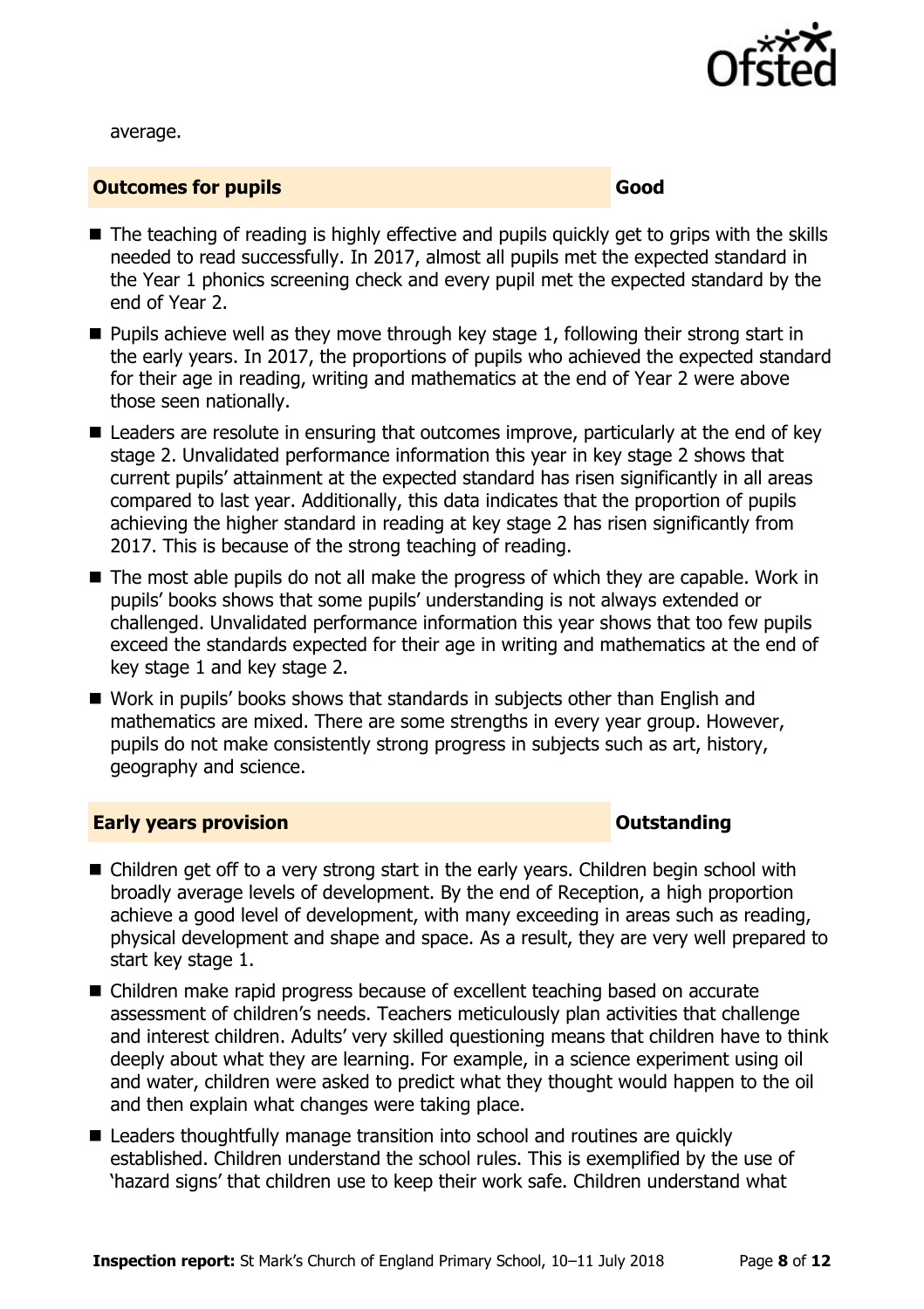

these signs they mean and, as a result, they show respect for the work of their peers.

- The addition of the new Reception classroom in 2015 and the stimulating outside area enables children to productively explore learning independently and safely. They play well together, successfully learning how to share and take turns.
- The teaching of early reading skills is highly effective. Teachers deliver daily structured and well-modelled phonics lessons. Children are given opportunities to write and happily have a go at writing words and sentences in their writing books and on whiteboards. Children already able to read fluently are suitably challenged by the appropriate reading material teachers provide.
- Children love learning and happily choose or are guided towards appropriate activities, becoming quickly absorbed in their tasks. For example, children were observed making animals out of clay, balancing water buckets and playing with musical instruments.
- Adults have high expectations for children's behaviour and give close attention to their well-being. Safeguarding procedures are robust. Staff keep a watchful eye on children to ensure that they are kept safe.
- **Parents appreciate the high-quality teaching and expert care their children receive in** Reception. They are encouraged to be involved in their children's learning and the school provides helpful weekly communications home, such as 'ask about' and 'how to help' tips, as well as useful workshops on phonics. A high and increasing number of parents engage in the school's assessment system that tracks children's progress and development.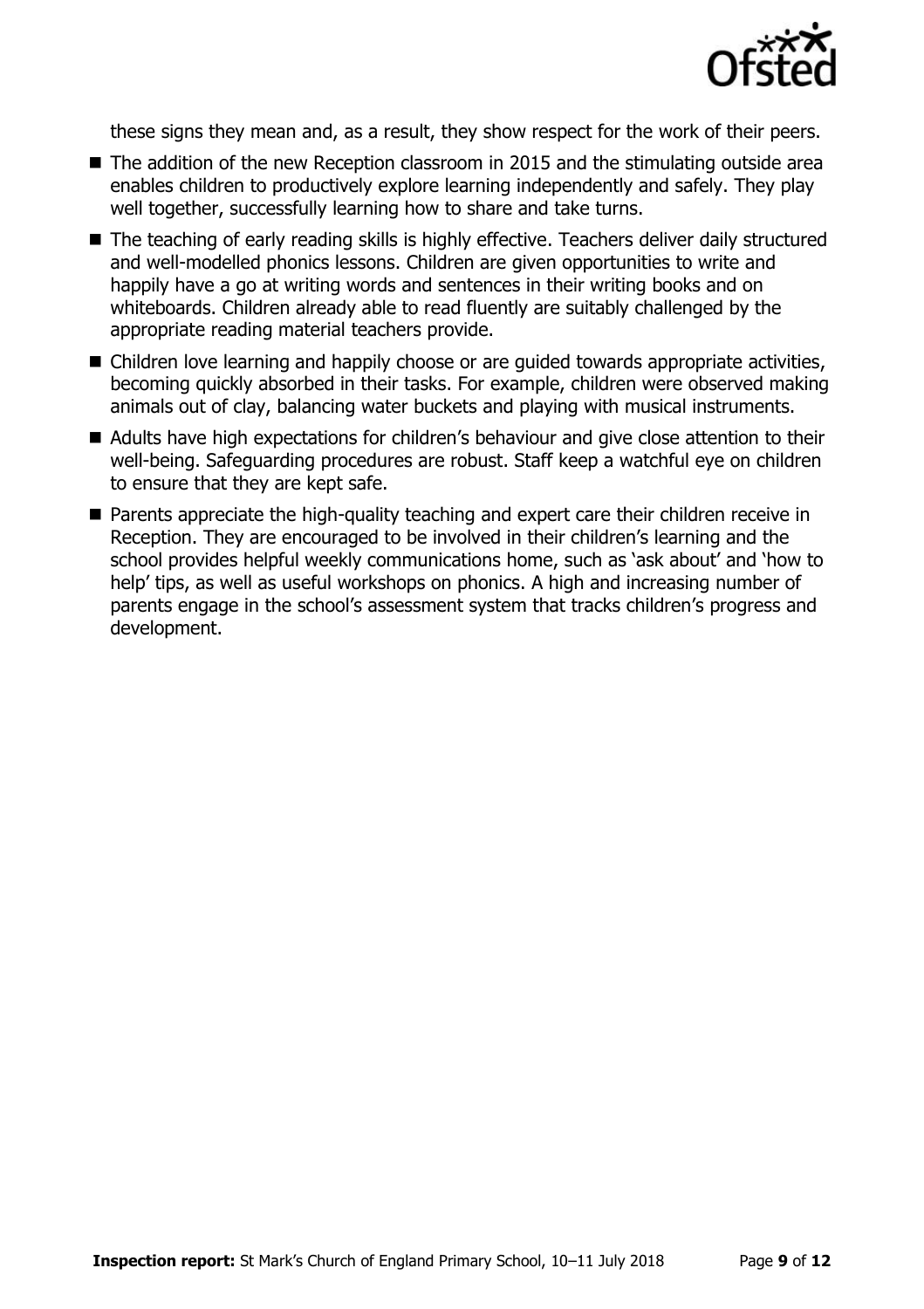

# **School details**

| Unique reference number | 114552             |
|-------------------------|--------------------|
| Local authority         | <b>East Sussex</b> |
| Inspection number       | 10046472           |

This inspection was carried out under section 8 of the Education Act 2005. The inspection was also deemed a section 5 inspection under the same Act.

| Type of school                      | Primary                               |
|-------------------------------------|---------------------------------------|
| School category                     | Voluntary aided                       |
| Age range of pupils                 | 5 to 11                               |
| <b>Gender of pupils</b>             | Mixed                                 |
| Number of pupils on the school roll | 88                                    |
| Appropriate authority               | The governing body                    |
| Chair                               | <b>Vicky Richards</b>                 |
| Co-headteachers                     | <b>Claire Rivers and Annette Stow</b> |
| Telephone number                    | 01825 830 375                         |
| Website                             | www.st-marks.e-sussex.sch.uk          |
| Email address                       | office@st-marks.e-sussex.sch.uk       |
| Date of previous inspection         | 10-11 June 2009                       |

### **Information about this school**

- St Mark's Church of England Primary School is smaller than the average-sized primary school.
- The school meets the government's current floor standards, which set the minimum expectations for pupils' attainment and progress.
- The school is the lead school in The St Mark's Teaching School Alliance.
- The large majority of pupils are of White British heritage.
- The proportion of pupils who are disadvantaged is below the national average for primary schools.
- $\blacksquare$  The proportion of pupils who have SEN and/or disabilities is above the national average.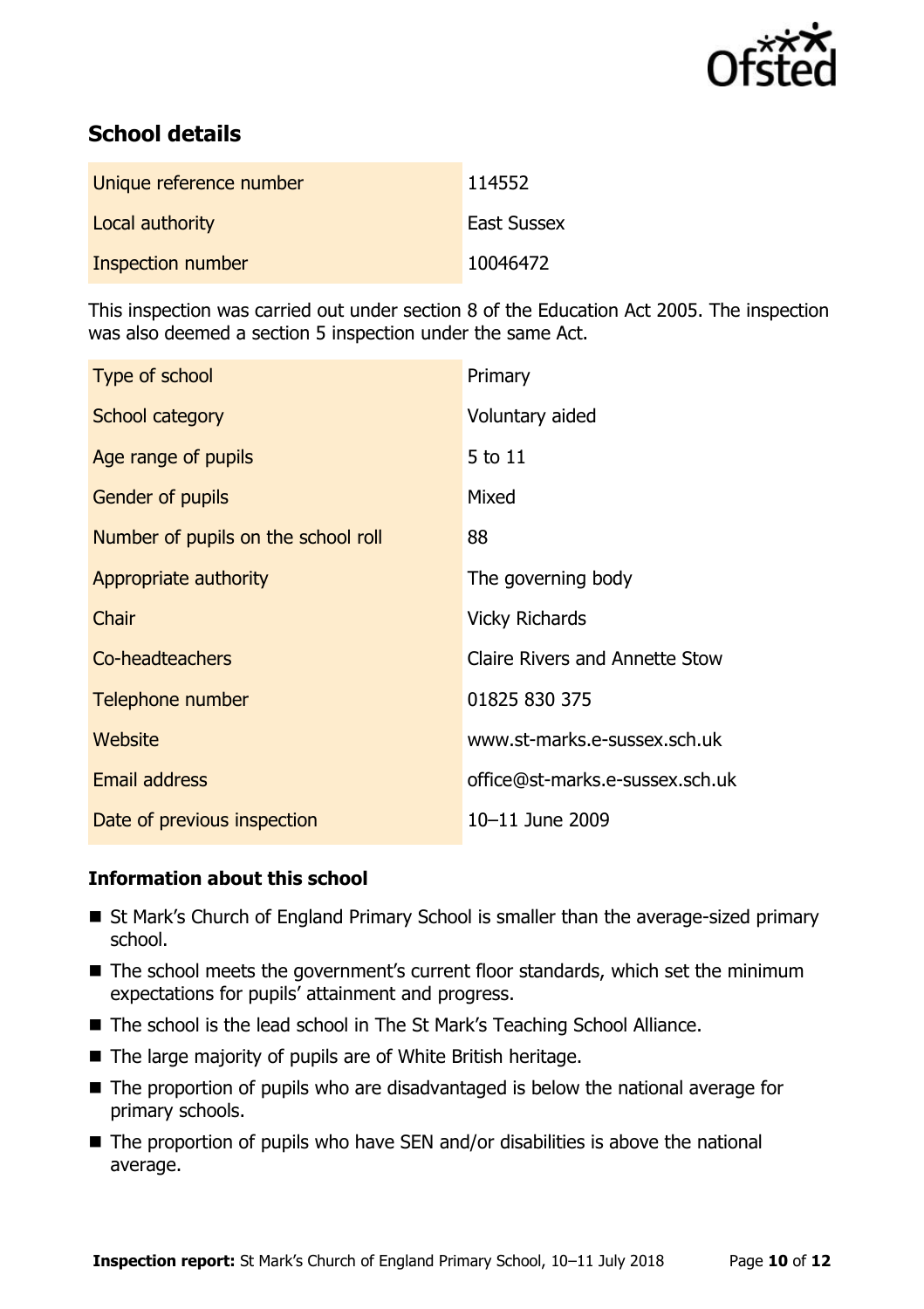

# **Information about this inspection**

- The inspector observed learning in all classes. All observations were undertaken jointly with the co-headteachers.
- $\blacksquare$  The inspector observed a singing assembly.
- The inspector held meetings with the co-headteachers, members of staff and governors.
- The inspector held a telephone conversation with a representative from the local authority.
- The inspector looked at samples of pupils' work and observed pupils' behaviour in lessons and around school.
- The inspector met with parents and staff during the inspection to gather their views on the school and considered the school's own surveys.
- The inspector spoke to pupils to gather their views and heard them read.
- Documentation was scrutinised, including the school's self-evaluation, information on attendance and behaviour, records relating to pupils' safety, minutes of governors' meetings and information on pupils' outcomes.

#### **Inspection team**

Frances Nation, lead inspector **Her Majesty's Inspector**